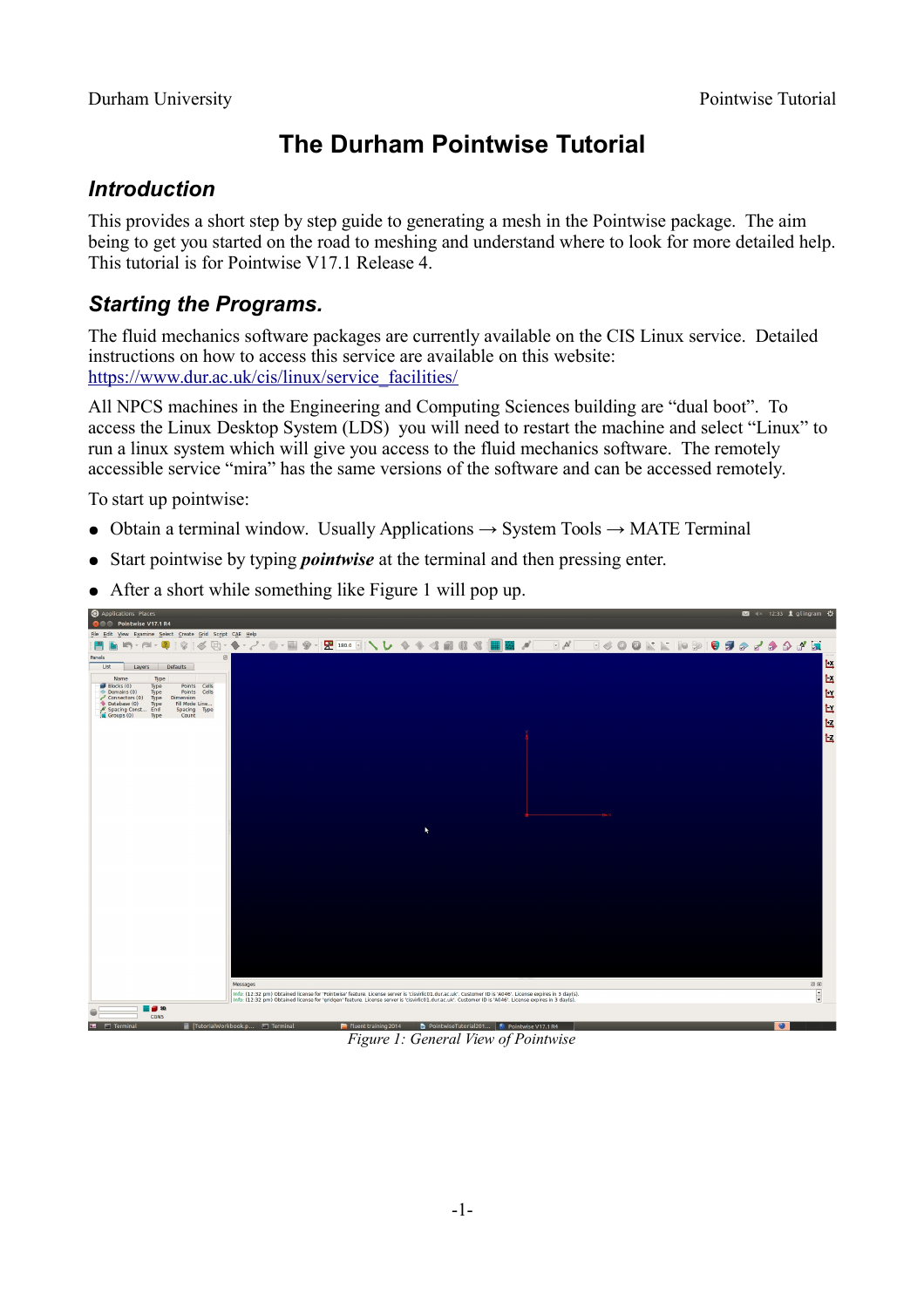### Durham University Pointwise Tutorial

# *The Help System*

Pointwise features truly excellent documentation. The Help menu (top right menu) contains links to different types of documents.



To get started the best document is the Tutorial Workbook. Help  $\rightarrow$  Tutorial Workbook. This has step by step guides to a number of different problem types. Many of these require CAD files. These can be found in the tutorials directory: /opt/local/pointwise/current/tutorials

To copy the appropriate files to your local workspace, you can use the command line in a terminal to copy them across or navigate using the file manager. Places  $\rightarrow$  Home Folder and then press Ctrl and L at the same time. This pops up a location bar into which you can type:

/opt/local/pointwise/current/tutorials and then you have a file manager view of the files to copy.

## *Meshing a 2D Aerofoil*

To do this we will follow the first tutorial in the Pointwise tutorial guide: "2D NACA 6412 Airfoil ". Note that since Pointwise is developed in the US spelling Airfoil is used.

• Firstly copy the files to your working directory:

cp /opt/local/pointwise/current/tutorials/2DAirfoil/NACA6412.igs ./

- Help  $\rightarrow$  Tutorial Workbook and find the 2D Airfoil tutorial. Then follow the instructions in the guide until you are ready to generate a mesh.
- Note that you quite often have to press toolbar buttons an index of these is given at the start of the tutorial. You might need to refer back to these as you complete the tutorial.

At the end of the tutorial you should have something that looks like [Figure 3.](#page-2-0)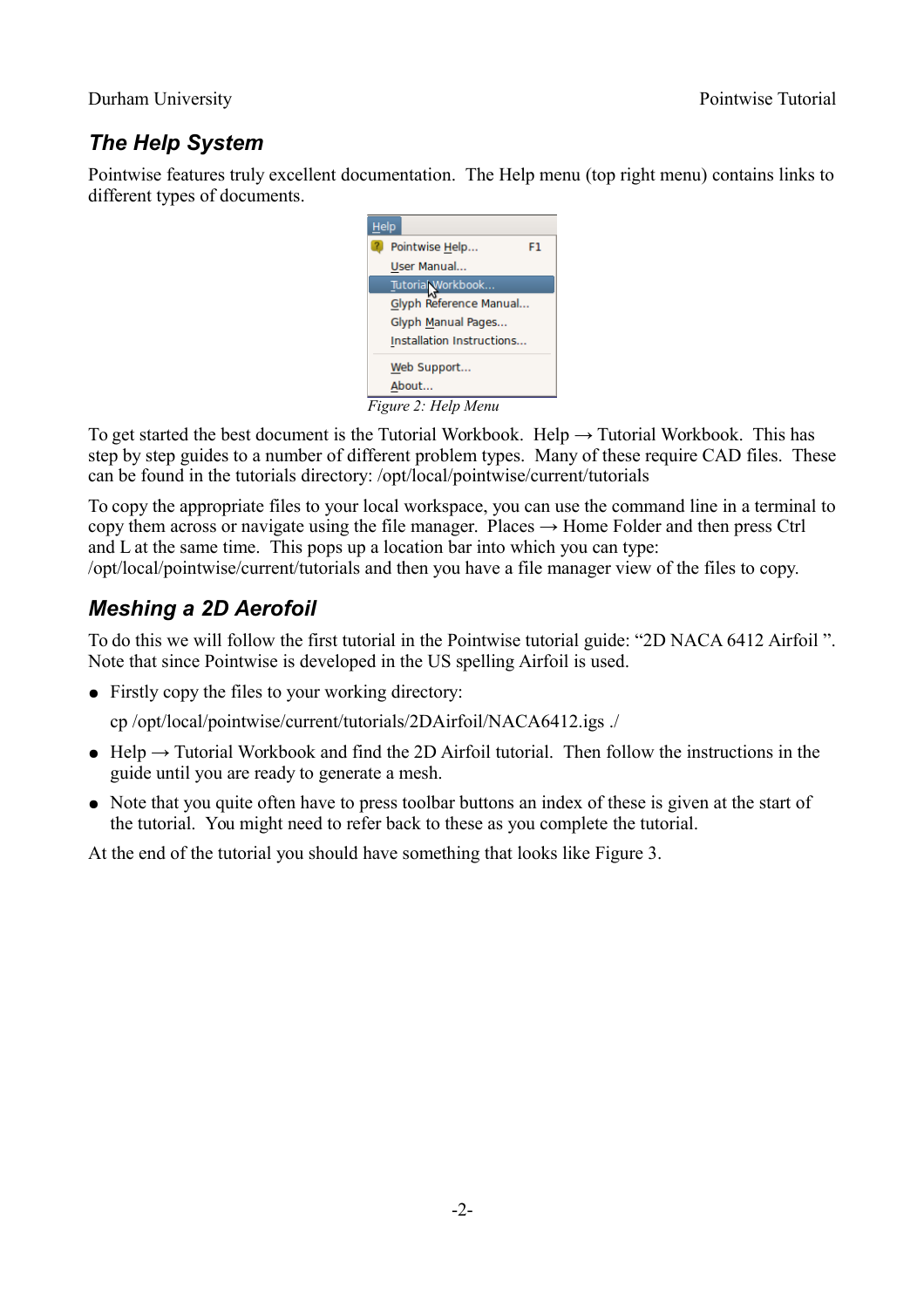### Durham University Pointwise Tutorial



*Figure 3: View of Pointwise After Finishing the Tutorial*

<span id="page-2-0"></span>We now need to set up Pointwise so that we can export the mesh.

- $CAE \rightarrow$  Select Solver. Then pick ANSYS Fluent.
- $CAE \rightarrow Set$  Dimensions  $\rightarrow$  2D.
- $CAE \rightarrow Set Boundary Conditions$ . This is a multi-step process.
	- You can use the Mask/Unmask tool so that only connectors will be picked up by the mouse
	- Click New
	- Click on the boundary you wish to set.
	- Having selected the boundary you wish to set up: set the type and name and make sure you click "Select" - the check box on the left hand side.
	- You need a minimum of two boundary conditions: one pressure far-field and one wall type for the aerofoil surface. Note that the aerofoil is made up of four connectors with two small ones at the trailing edge.
- CAE  $\rightarrow$  Set Volume Conditions. New to setup new volume conditions in the same way as for the boundary condition.
- Use the List tab to select the domain (there should be only one!).
- File  $\rightarrow$  Export  $\rightarrow$  CAE to export a Fluent case file. (If you get problems when the mesh is imported into Fluent check the troubleshooting section).